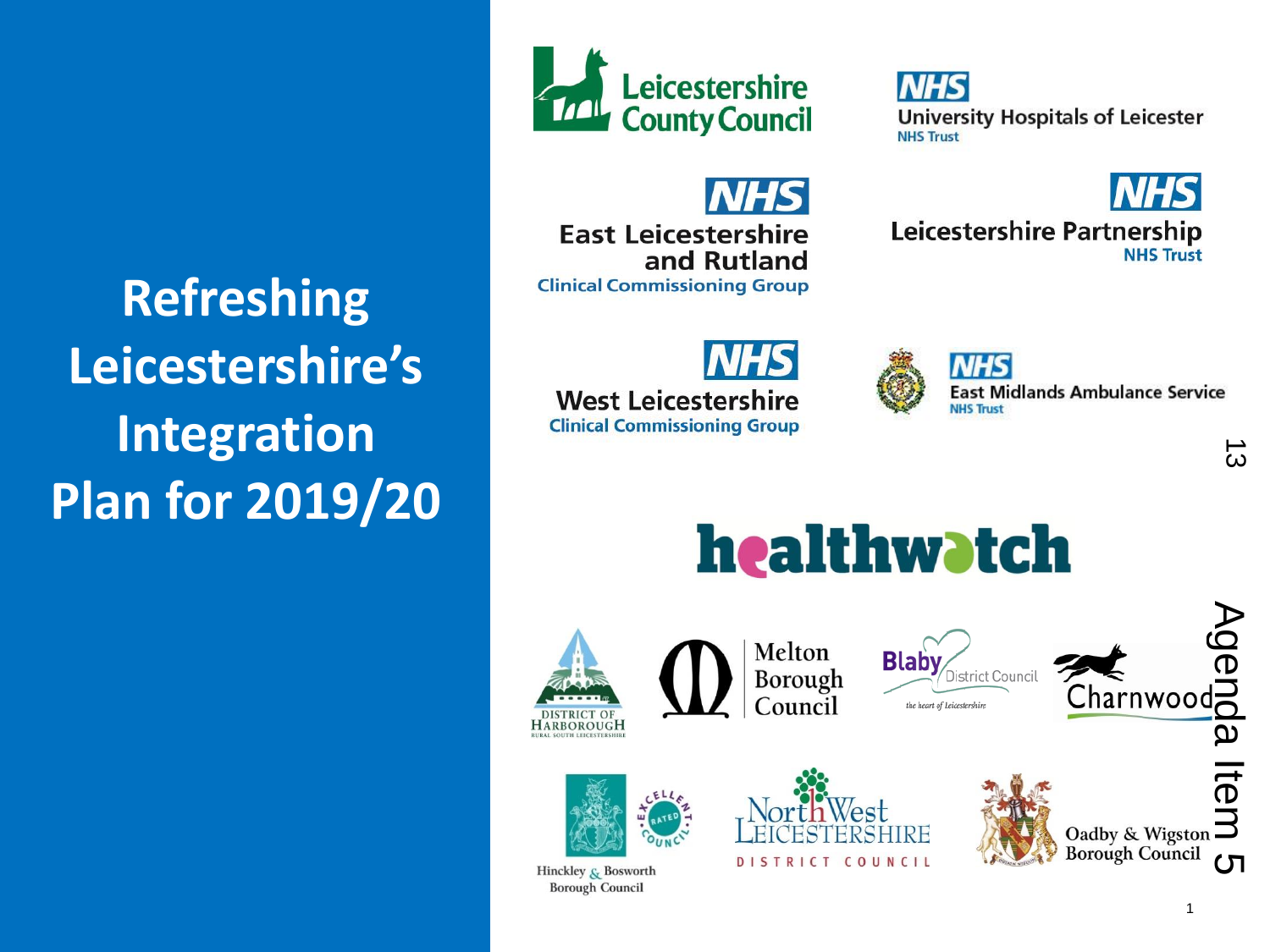#### **Better Care Fund – the story so far…**

- Since 2011 there has been a pooled budget requirement between health and care, previously called the health transfer monies (HTM).
- Better Care Fund (BCF) policy and original BCF plans 2014.
- BCF plans are approved annually, locally by the health and wellbeing board, but are subject to regional and national assurance via NHSE.
- The Leicestershire BCF was refreshed for 2017-19, in line with national guidance, building on the progress made during 2015/16 and 2016/17.
- The Leicestershire Integration Programme is governed by the Leicestershire Integration Executive and Leicestershire Health and Wellbeing Board.
- The scope of the Integration Programme includes the Leicestershire BCF plan, plus a number of other integration activities, in support of countywide and LLR wide transformation plans. Further information about the Leicestershire Integration Programme including a copy of the 2017-19 BCF plan: <http://www.healthandcareleicestershire.co.uk/health-and-care-integration/>



 $\Delta$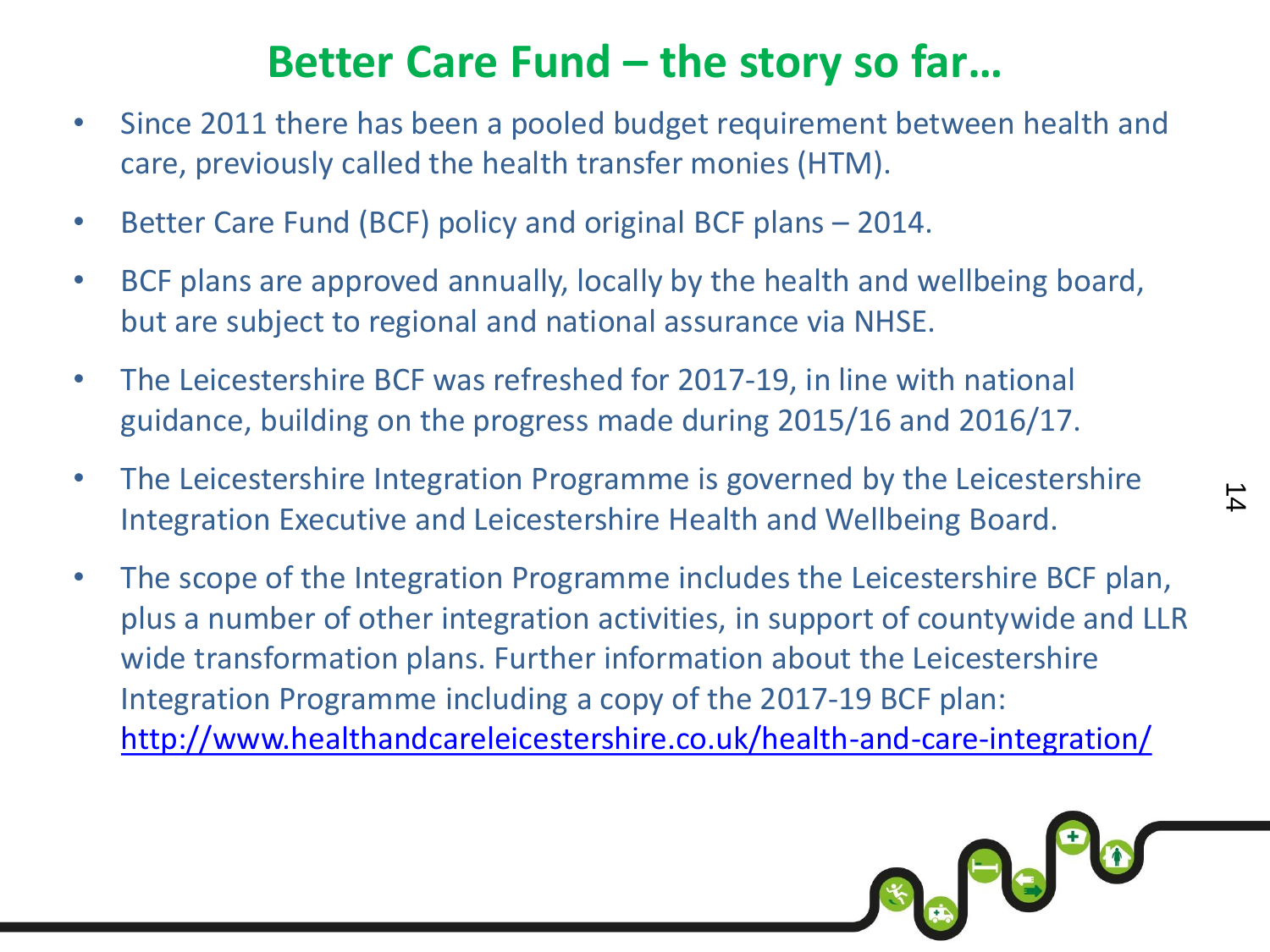### **What do we actually mean by Integration? 6 Pillars of Integration Policy**



 $\sigma$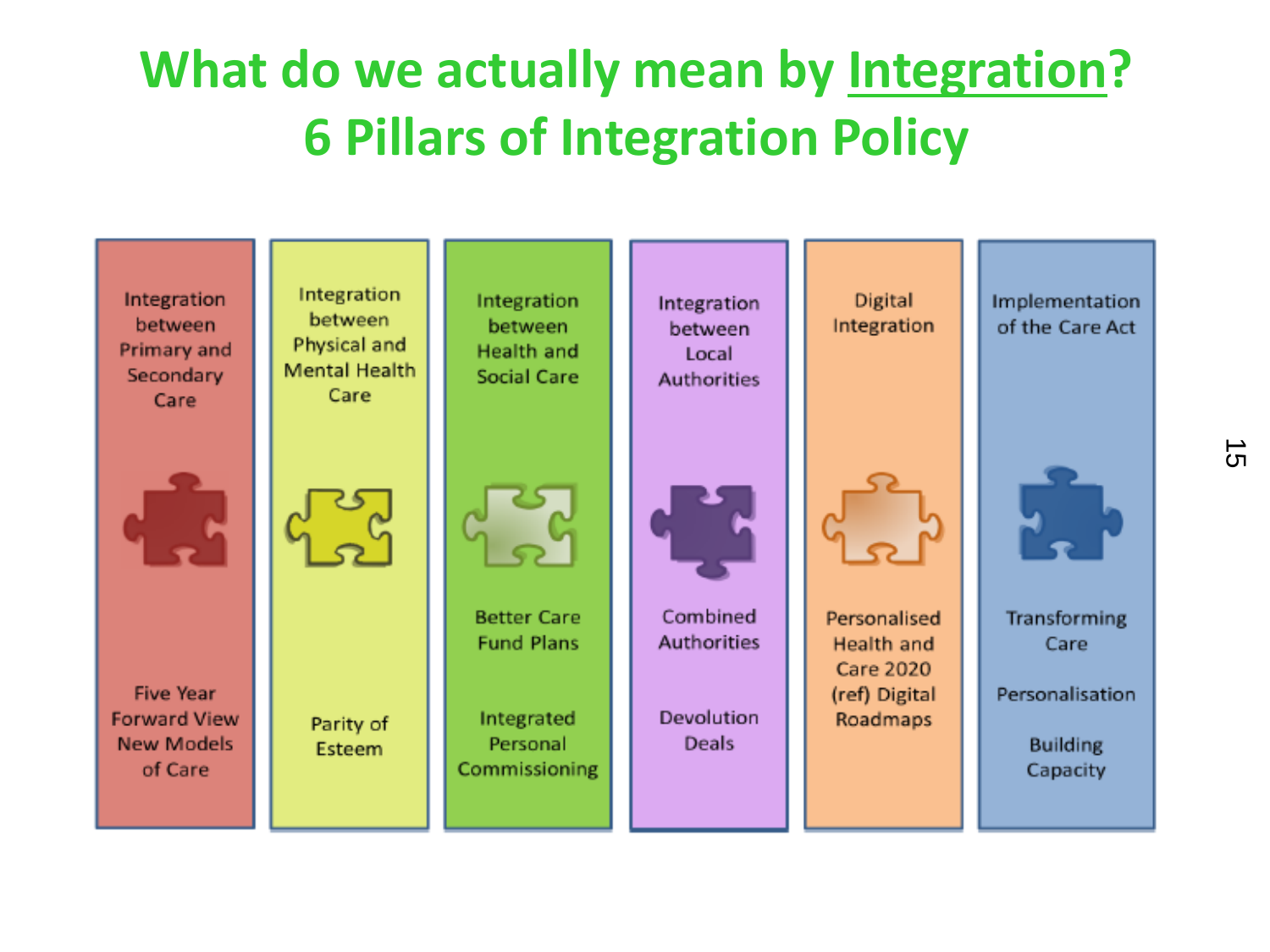### **Overall strategic challenges …**

- Prolonged period of austerity, limited funds for transformation.
- Rising demand, demography, changing consumer expectations.
- Inconsistent or incomplete national policy.
- **NHS 10 year plan and Green Paper on ASC pending**
- BCF policy has been a political football between government departments.
- Fragmentation in health and care economies, works against collaboration.

 $\vec{0}$ 

SA<sup>H</sup>S

- New markets, new technologies and innovations.
- New operating models for social care, healthcare and integrated care.
- Underestimation of the cultural and technological changes needed.
- Complexities of place based working, locally and sub regionally and the "who's in charge" system leadership question.
- Democratic deficit in the NHS, culture clash between LAs and NHS.
- The scale of the digital revolution (data sharing, electronic records, digital channels and tools for professionals and consumers, the internet of things).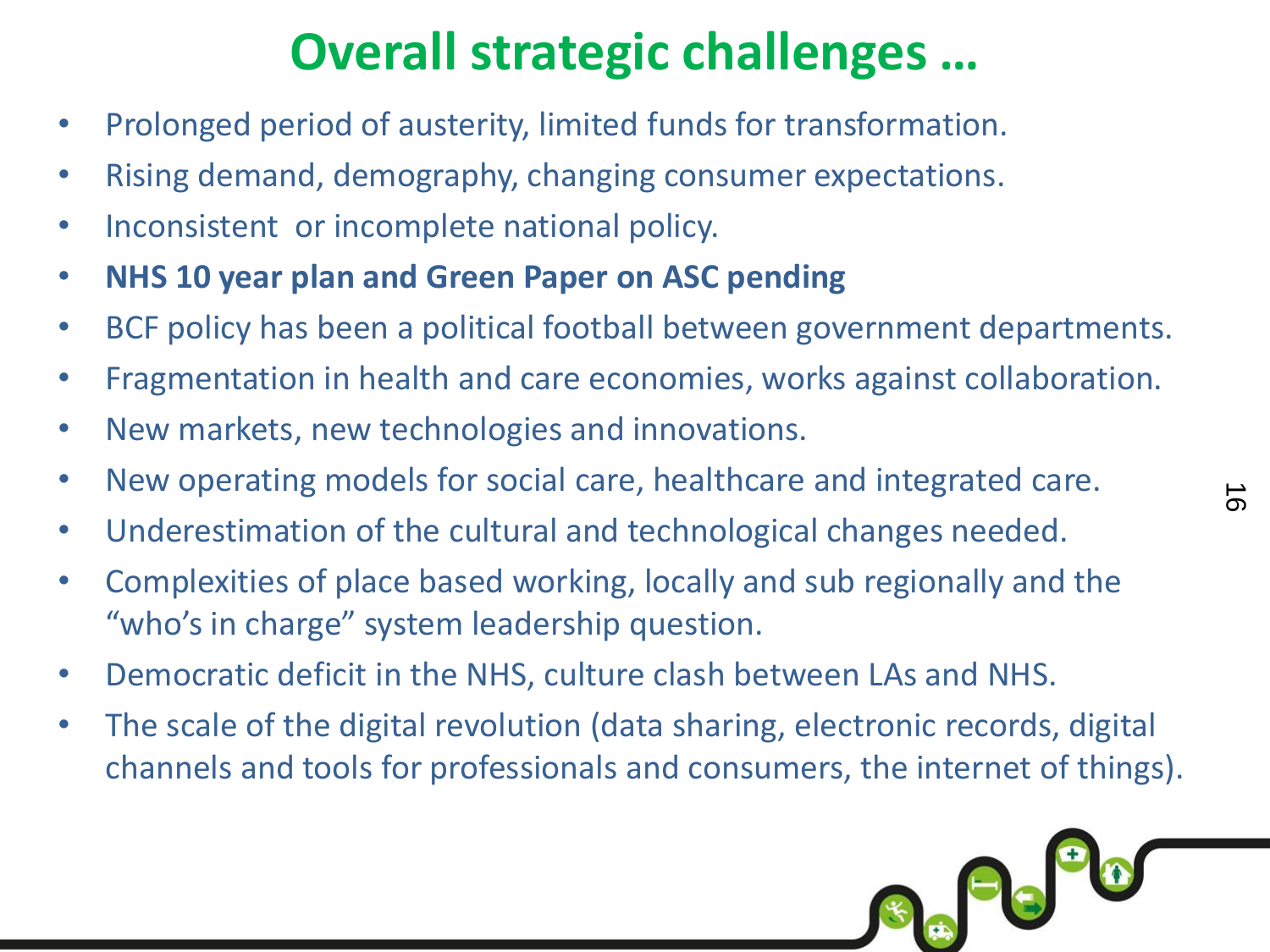### **The challenges facing health and care providers**

- Financial sustainability efficiencies, agency cap, tariff, the living wage.
- Workforce recruitment and retention, overall vacancy levels, developing a new workforce, sustainability of health and care workforce, fragility of social care market, impact of Brexit.
- Burnout, turnover in key roles (GPs, CEOs).
- Regulation in the post Francis Report era, impact of CQC inspection regime
- Regulation and oversight of NHS bodies NHSE & NHSI.
- The scale and pace of transformation needed to adopt new models of care and digital developments.
- Achieving both horizontal and vertical integration.
- Urgent Care Demand new roles and standards for blue light services, NHS 111, extended primary care access.
- Systems integration and data sharing.
- Lack of clarity on future organisational forms and contracting arrangements for integrated care/services.



 $\vec{\phantom{a}}$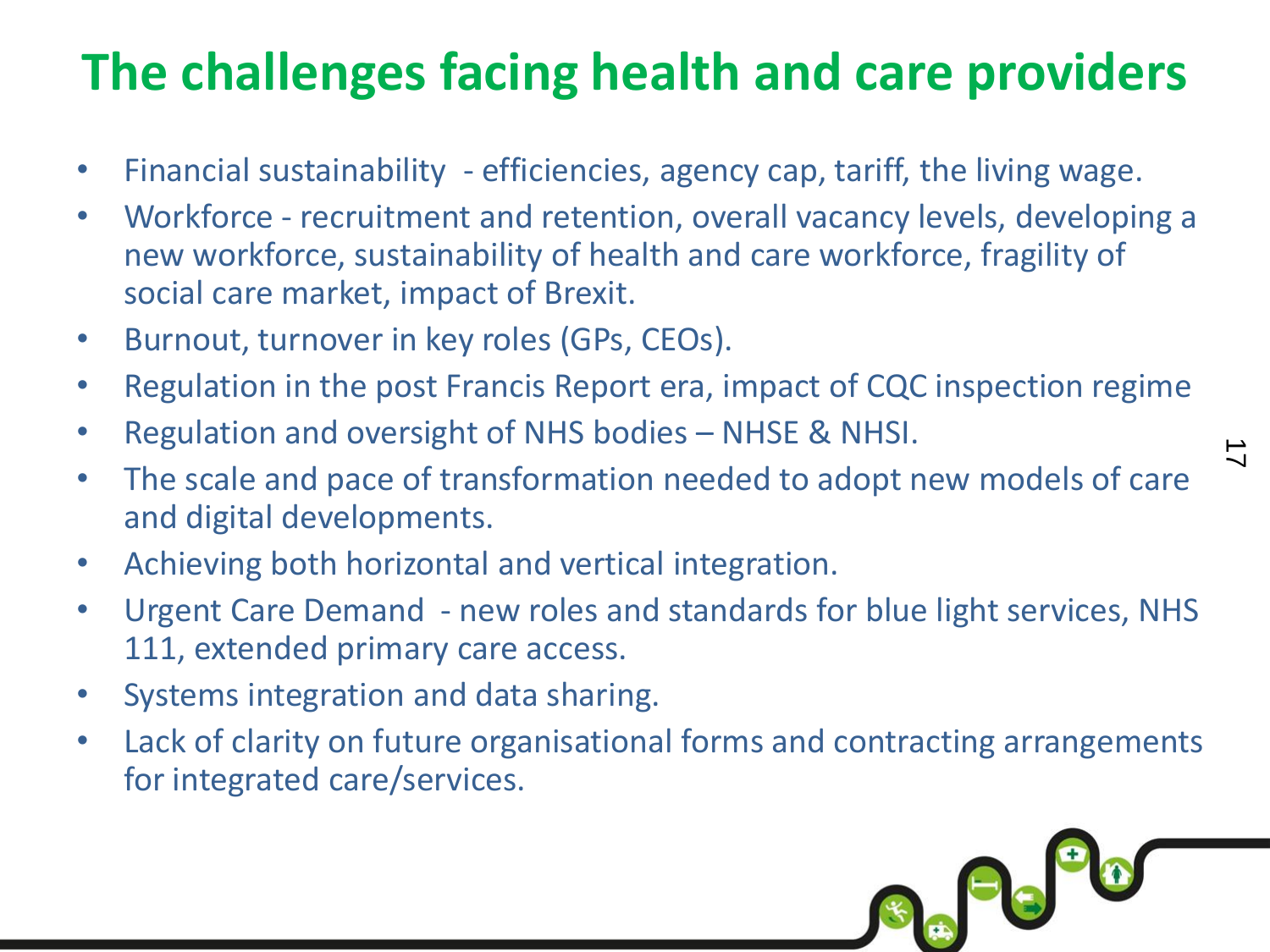#### **Key Challenges for Local Government**

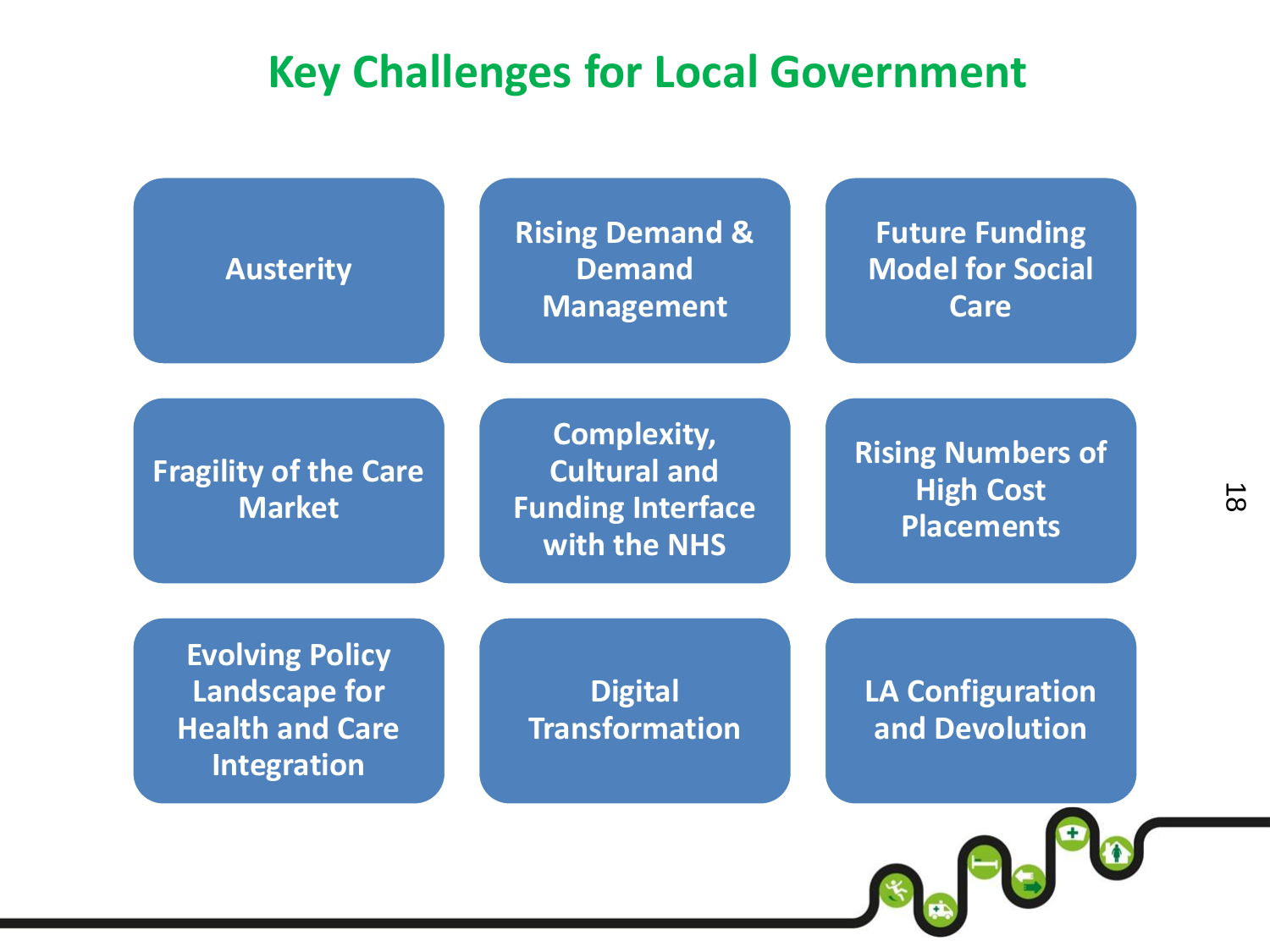### **Context for Commissioners…**

- Clarifying commissioning arrangements/activities at System (LLR), Place (Leicestershire), or Neighbourhood (locality of 30-50k popn) levels.
- GPs and the next phase of place/neighbourhood based commissioning (role of GP Federations).
- LA configurations and commissioning County and Districts tiers the unitary debate.
- Joint commissioning under developed/slow progress.
- County footprint affected by differences in approach across 2 CCGs.
- Likely reconfiguration of LLR CCGs in the next 12 months.
- The difficulty in shifting resources effectively from one setting of care to another, the ongoing "pull" of acute demand/spend.
- Pressures of today vs transforming for the future.
- Impact of the new LLR Integrated Community Services programme on future commissioning priorities/financial decisions.



 $\Omega$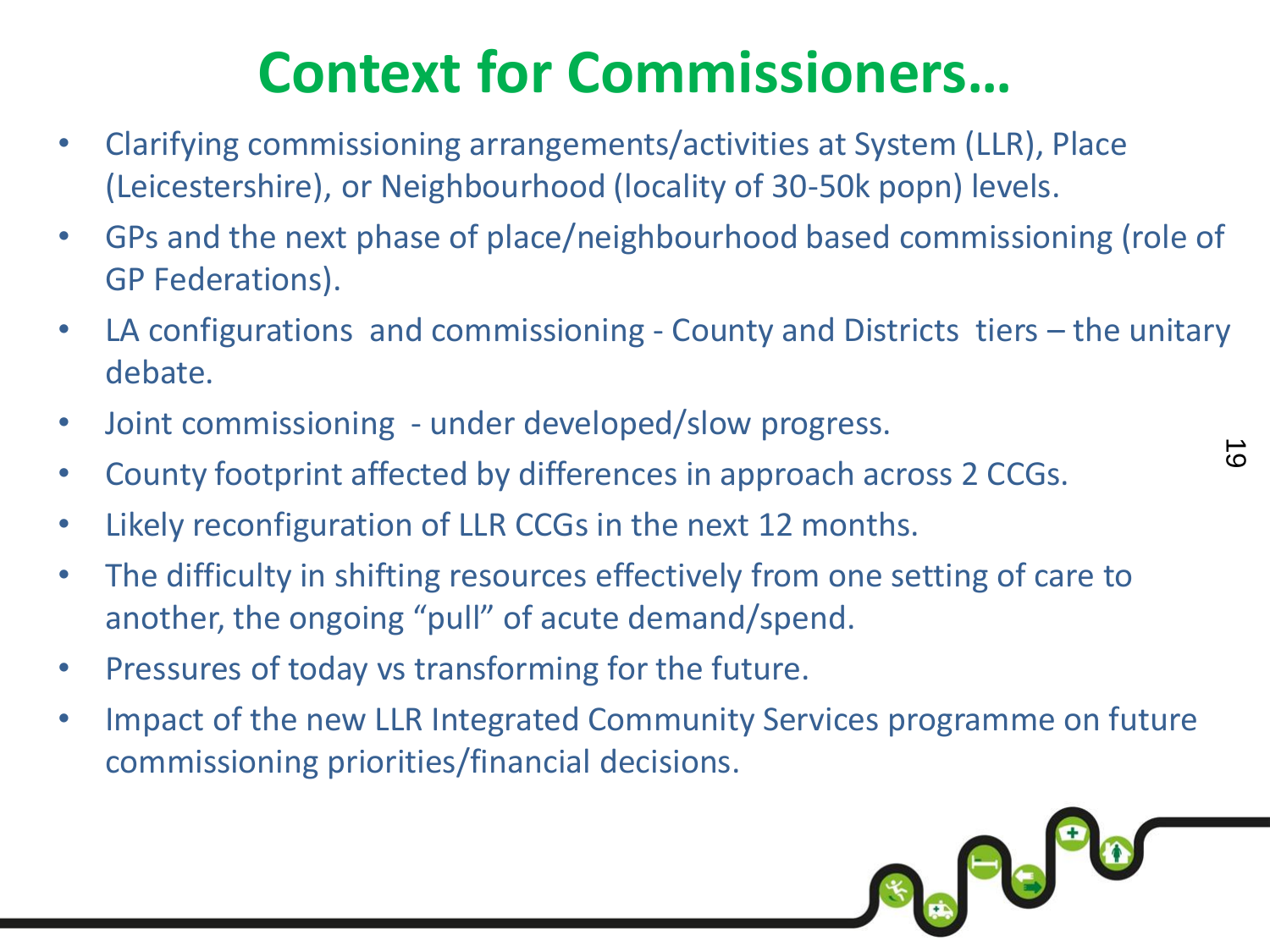### **Context for Commissioners…**

- Lack of a central and dynamic system model (activity and finance) that models how our health and care system currently performs and will change as a result of new models of care.
- Lack of a data warehouse/BI system that fully integrates health and care data.
- Lack of health economics expertise in LLR.
- Measuring the impact of integrated commissioning we don't have one framework for this nationally or locally:
	- SCIE framework
	- Better Commissioning framework
	- Inadequacy of BCF metrics
	- Addressing the patient centred aspects
	- ROI for community based alternatives.
- Contractual developments for commissioning integrated services/providers.
- For integrated and system working do we now need a different commissioning skill set?

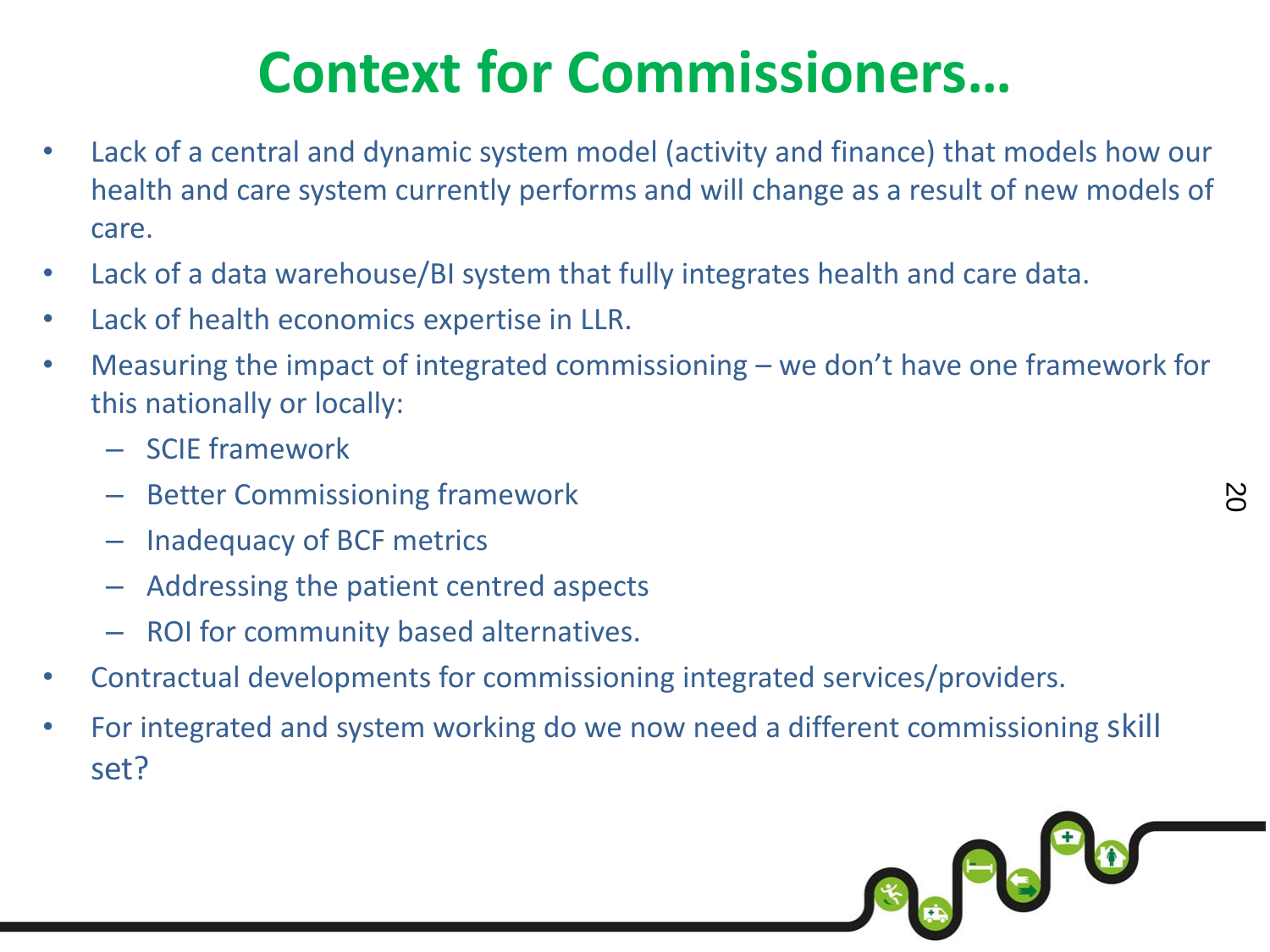# **Leicestershire's Better Care Fund Plan**

 $\overline{2}$ 

\$ #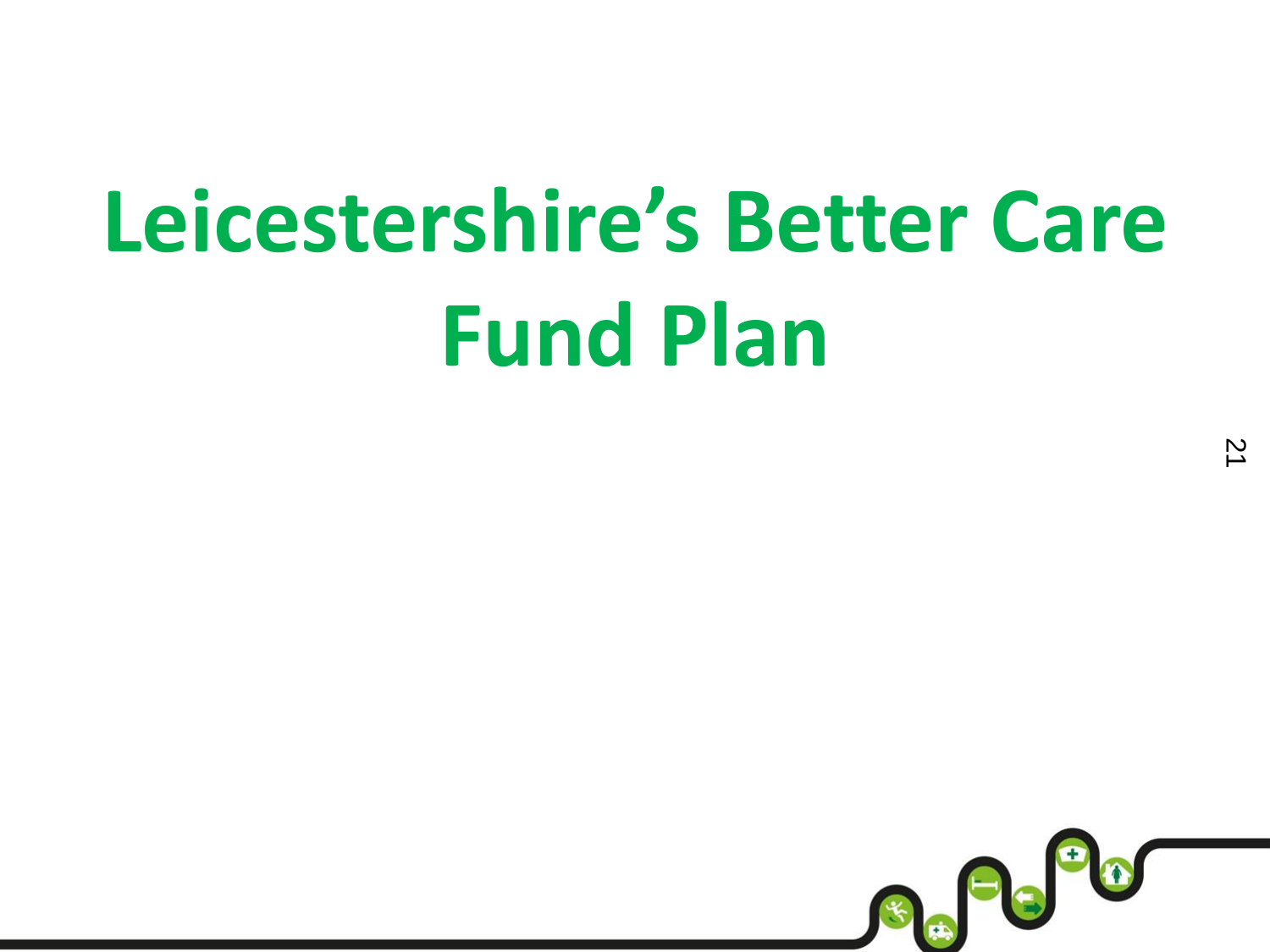## **Our vision for Health and Care Integration in Leicestershire**

**We will create a strong, sustainable, person-centred, and integrated health and care system which improves outcomes for our citizens.**

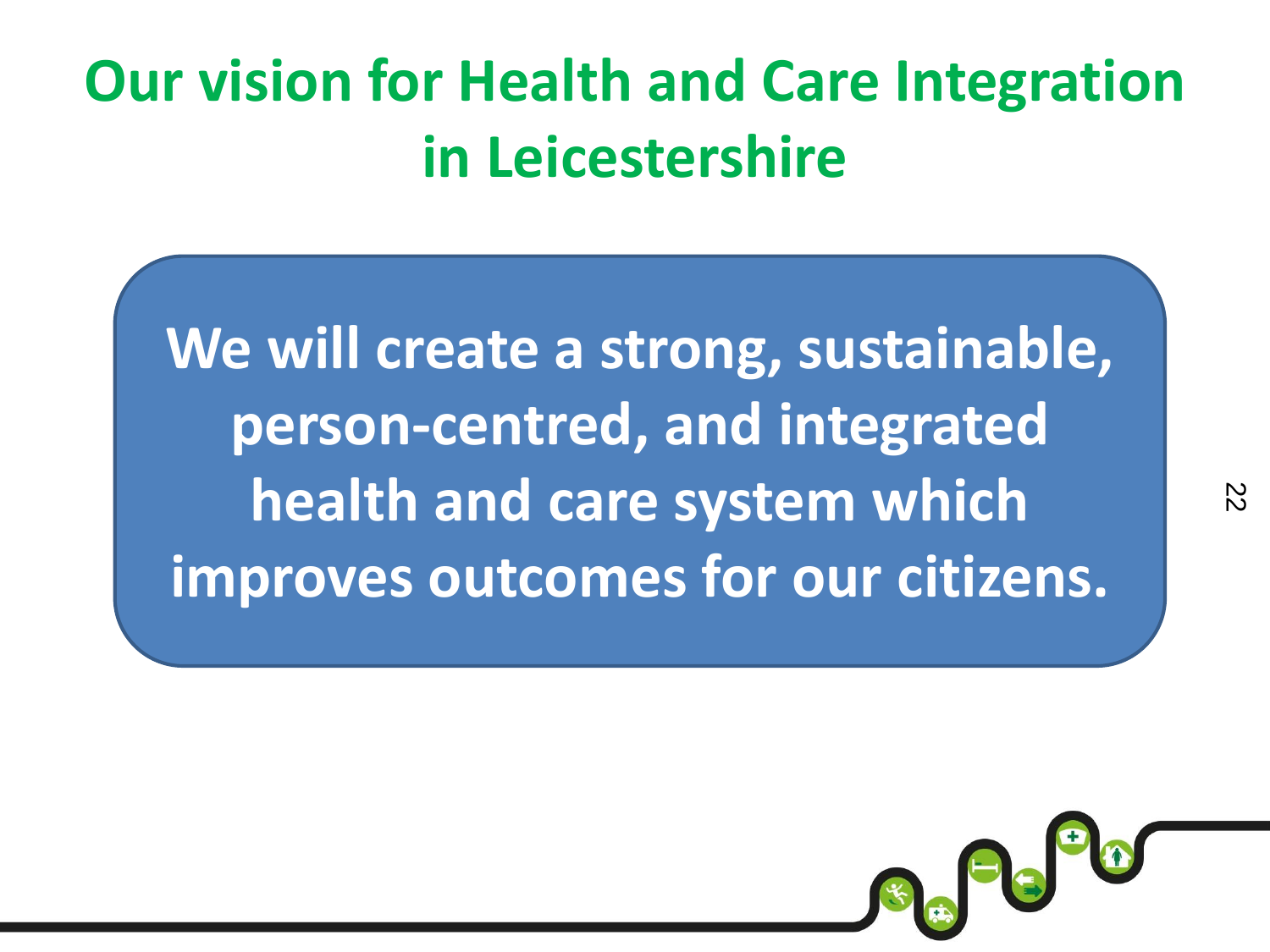### **Our Model for Health and Care**



Sa Pe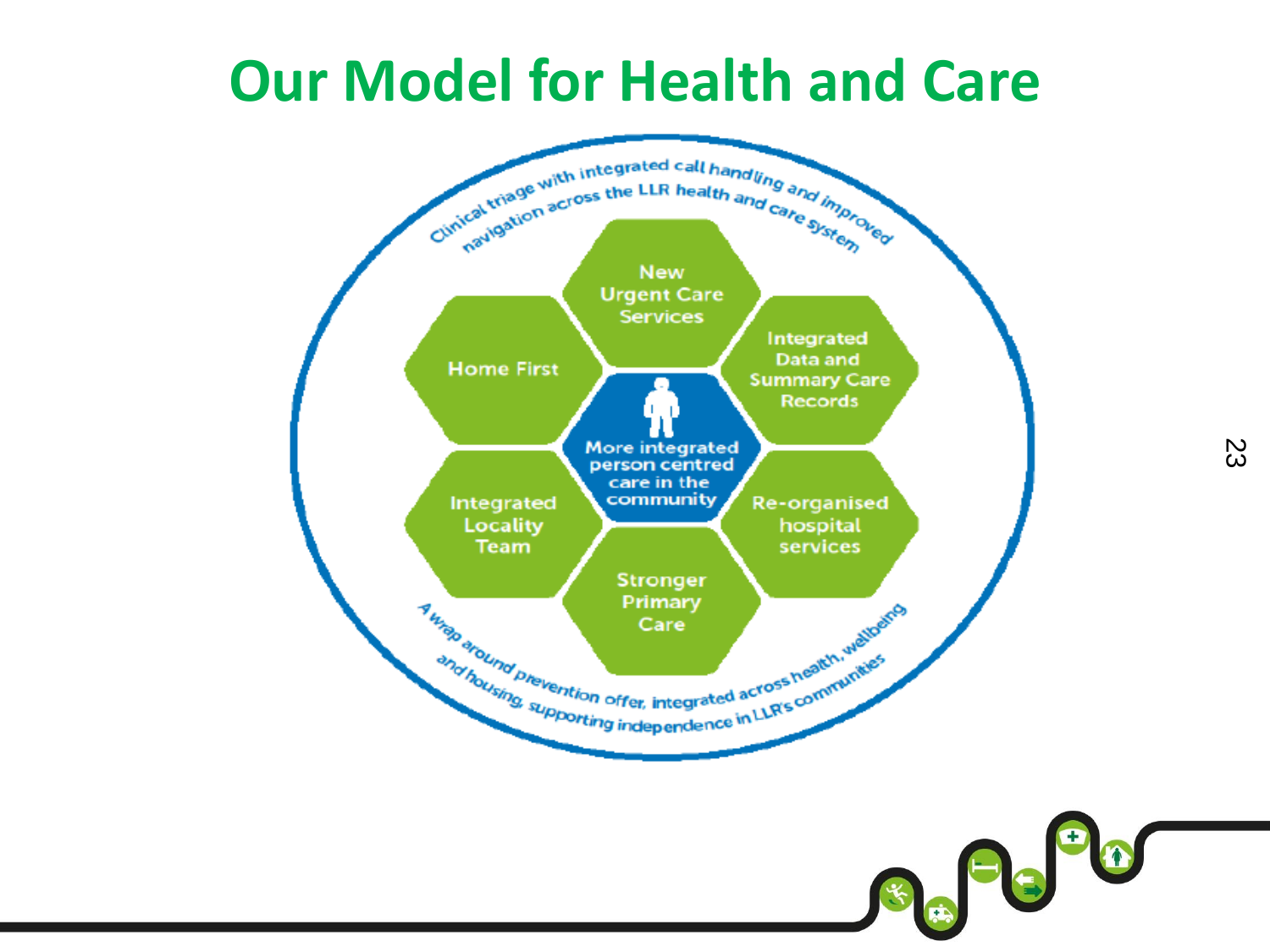### **Leicestershire's BCF Plan Aims**

- 1. Continue to develop and implement new models of provision and new approaches to commissioning, which maximise the opportunities and outcomes for integration.
- 2. Deliver measurable, evidence based improvements to the way our citizens and communities experience integrated care and support.
- 3. Increase the capacity, capability and sustainability of integrated services, so that professionals and the public have confidence that more can be delivered in the community in the future.
- 4. Support the reconfiguration of services from acute to community settings in line with:
	- LLR Sustainability Transformation Partnership (STP)
	- New integrated models of health and care
- 5. Manage an effective and efficient pooled budget across the partnership to deliver the integration programme.
- 6. Develop an integrated health and care system by 2020/21, including the local approach to devolution where applicable.

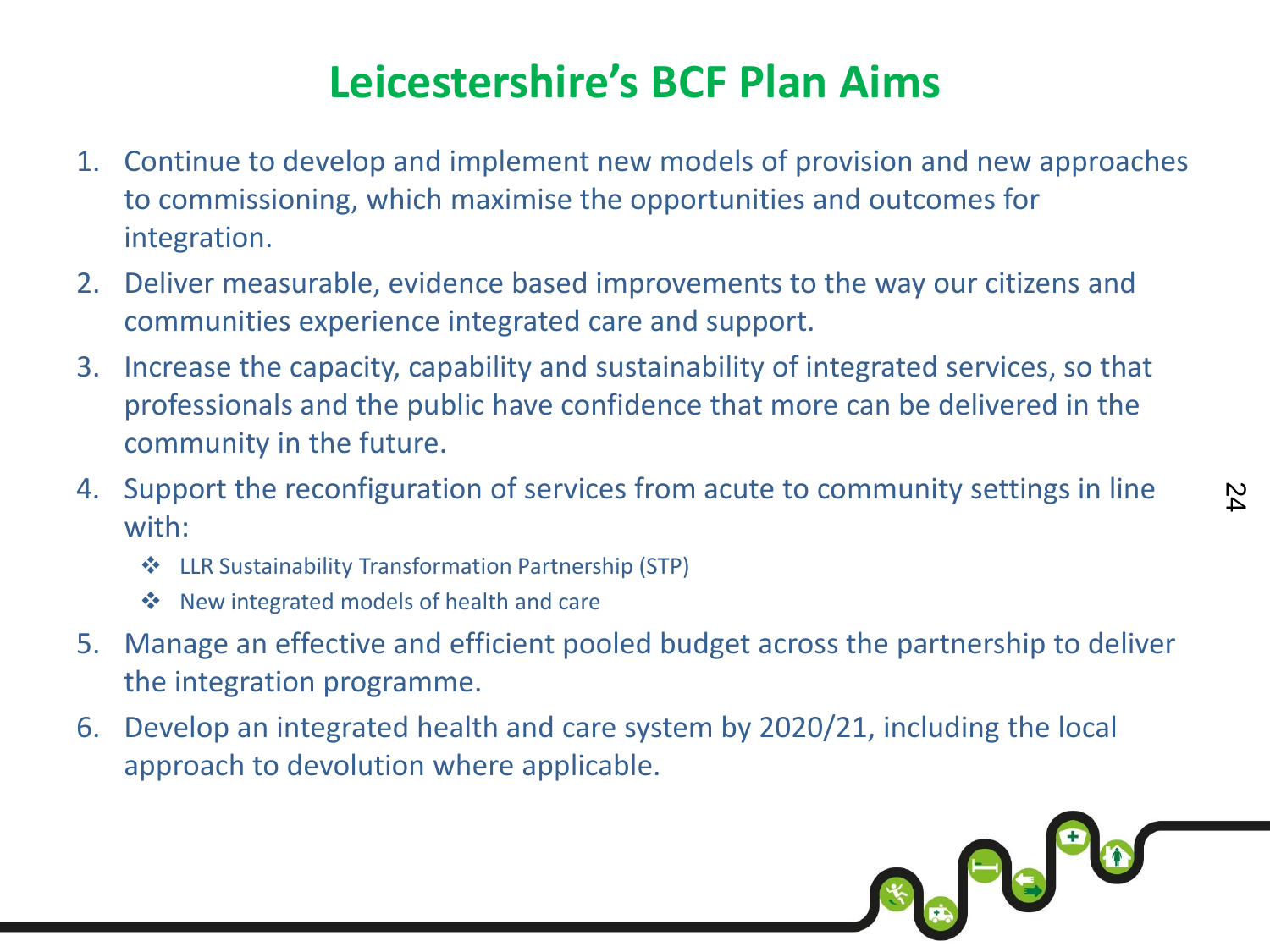#### **Leicestershire BCF's Components 2017-19**

| <b>Unified</b>                                                                                                                                          | <b>Home First</b>                                                                                                          | Integrated                                                                                                                                                                        | Integrated                                                                                                                                                                                                                  | Integrated                                                                                                                                      |
|---------------------------------------------------------------------------------------------------------------------------------------------------------|----------------------------------------------------------------------------------------------------------------------------|-----------------------------------------------------------------------------------------------------------------------------------------------------------------------------------|-----------------------------------------------------------------------------------------------------------------------------------------------------------------------------------------------------------------------------|-------------------------------------------------------------------------------------------------------------------------------------------------|
| <b>Prevention Offer</b>                                                                                                                                 |                                                                                                                            | <b>Housing Support</b>                                                                                                                                                            | <b>Domiciliary Care</b>                                                                                                                                                                                                     | <b>Locality Teams</b>                                                                                                                           |
| Prevention services for<br>people and<br>communities which<br>support health,<br>wellbeing and<br>independence<br>(accessed via First<br>Contact Plus). | 24/7 community care<br>reducing delays in<br>hospital discharge,<br>preventing<br>readmission and<br>providing reablement. | Lightbulb - one<br>integrated housing<br>service for<br>Leicestershire, which<br>supports safety,<br>independence and<br>wellbeing at home.                                       | Help to Live at Home<br>Leicestershire's<br>domiciliary care<br>service providing help<br>with day-to-day<br>activities at home.                                                                                            | GP services,<br>community nursing<br>and social care<br>working hand-in-hand<br>in each community<br>to provide joint care<br>and support.      |
| Integrated                                                                                                                                              | <b>Assistive</b>                                                                                                           | Data                                                                                                                                                                              | Integrated                                                                                                                                                                                                                  | <b>Falls</b>                                                                                                                                    |
| <b>Urgent Care</b>                                                                                                                                      | <b>Technology</b>                                                                                                          | Integration                                                                                                                                                                       | <b>Commissioning</b>                                                                                                                                                                                                        | <b>Prevention</b>                                                                                                                               |
| Clear, easy to access<br>alternatives to<br>A&E, with improved<br>clinical triage<br>and navigation.                                                    | Utilising opportunities<br>presented by new<br>technology to support<br>people to live more<br>independently.              | Care Planning and Care<br>Delivery supported by<br>an integrated<br>electronic summary<br>care record, which can<br>be accessed by<br>different health and<br>care professionals. | Improving joint<br>infrastructure<br>(between Local<br>Authority and<br><b>Clinical Commissioning</b><br>Groups) in priorities<br>such as integrated<br>personal budgets,<br>learning disabilities<br>and domiciliary care. | Leading the<br>implementation of<br>the new falls<br>prevention and<br>treatment service<br>across Leicester,<br>Leicestershire and<br>Rutland. |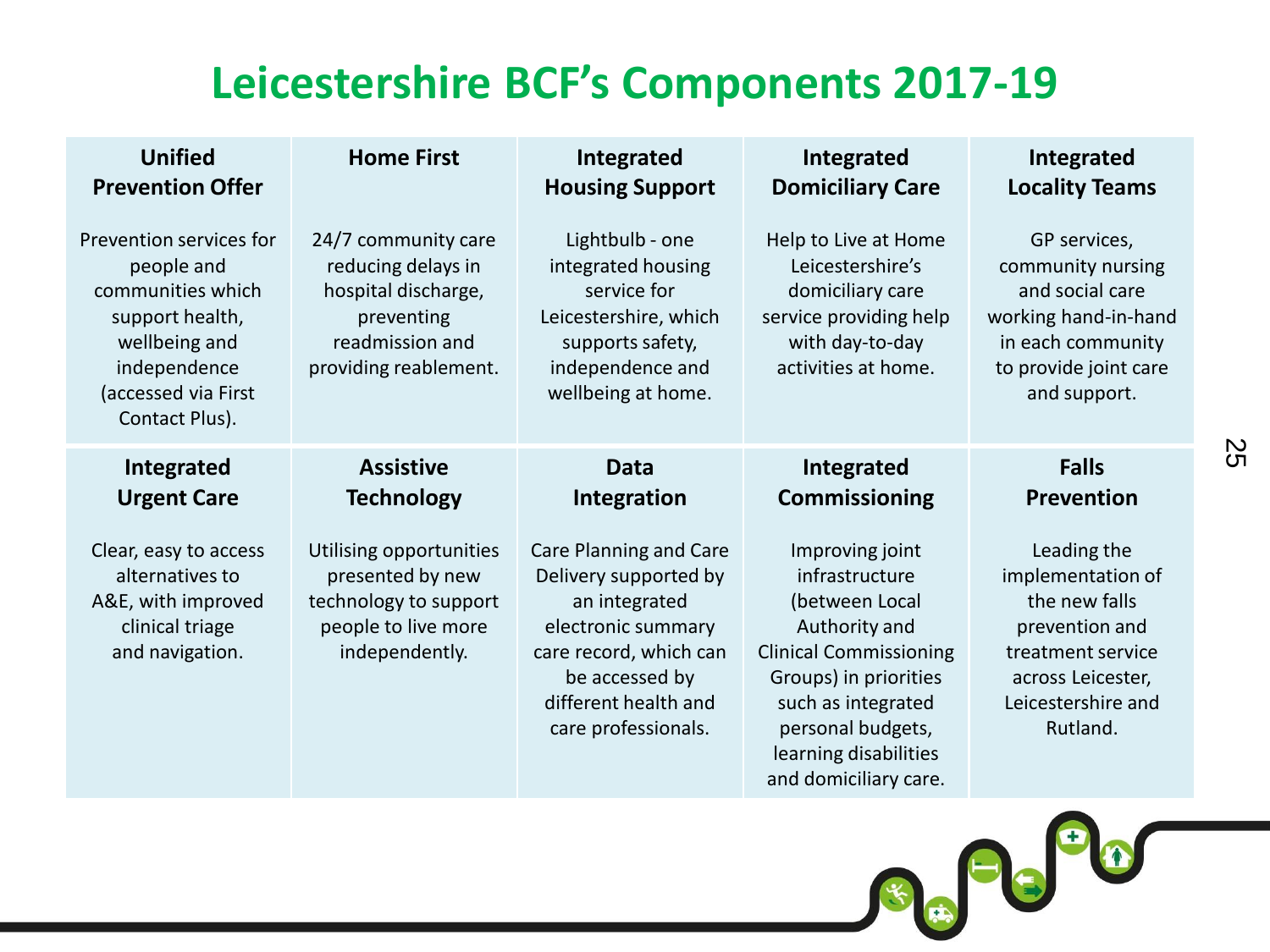### **BCF National Conditions 2017-19 (1)**

#### • **BCF Plans to be Jointly Agreed**

- Agreement by Local Health & Wellbeing Board.
- Evidence of involvement of other stakeholders.
- Meets all minimum funding requirements, including CCG minimum contributions.
- Agreement on use on IBCF (social care allocation), per grant conditions.
- **Maintenance of Social Care Spend**
	- Proportion of the plan must be targeted to maintaining provision of social care services.
- **NHS Commissioned Out of Hospital Services**
	- Ring fenced amount for use on NHS Commissioned out of hospital services

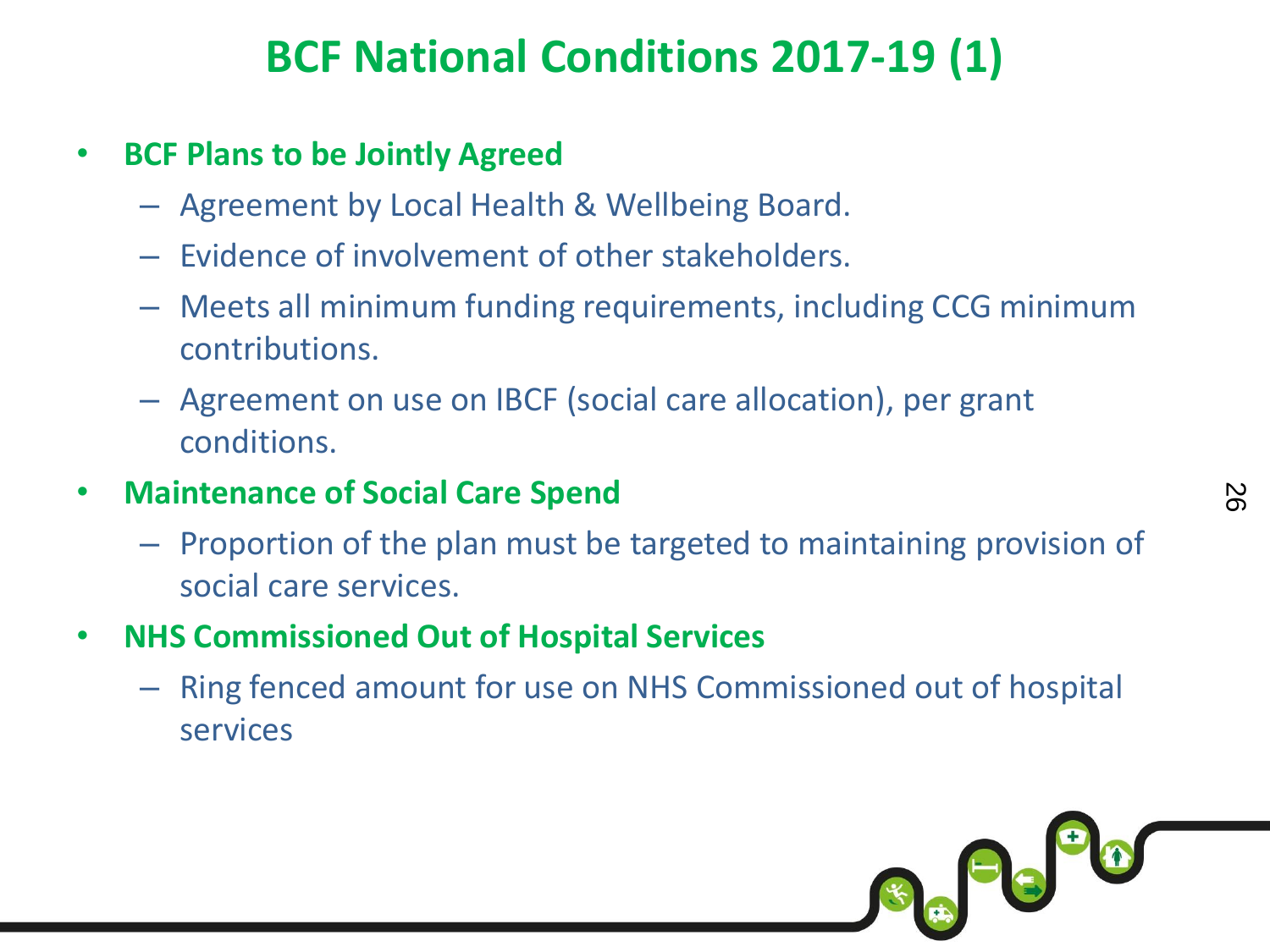#### **BCF National Conditions 2017-19 (2)**

#### • **Managing Transfers of Care**

- All local areas must implement the high impact change model for managing and improving delayed transfer of care.
- Plans for Delayed Transfer of Care (DTOC) improvement to be jointly agreed and funded.
- BCF Plans must show how the national 8 high impact changes for improving transfer of care being delivered locally. These are:
	- Early discharge planning
	- Monitoring patient flow
	- Discharge to assess
	- Trusted assessors
	- Multi-disciplinary discharge support
	- Seven day services

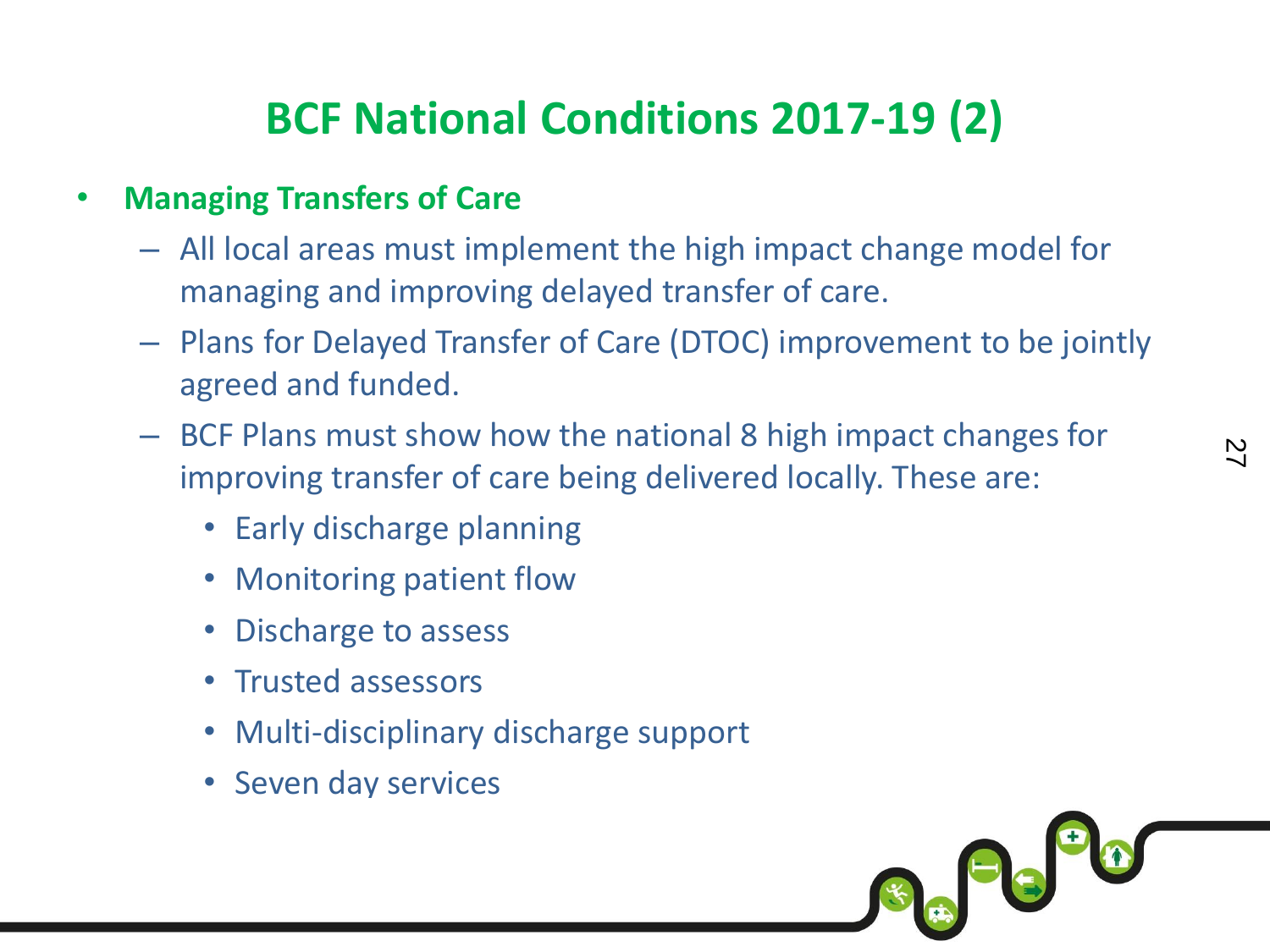#### **BCF National Metrics**



Reduce the number of total emergency admissions.



Increase the number of service users still at home 91 days after discharge.



Reduce the number of permanent admissions to residential and nursing homes.



Reduce the number of delayed bed days in hospital (no more than 7.88 delayed bed days per 100,000 population).

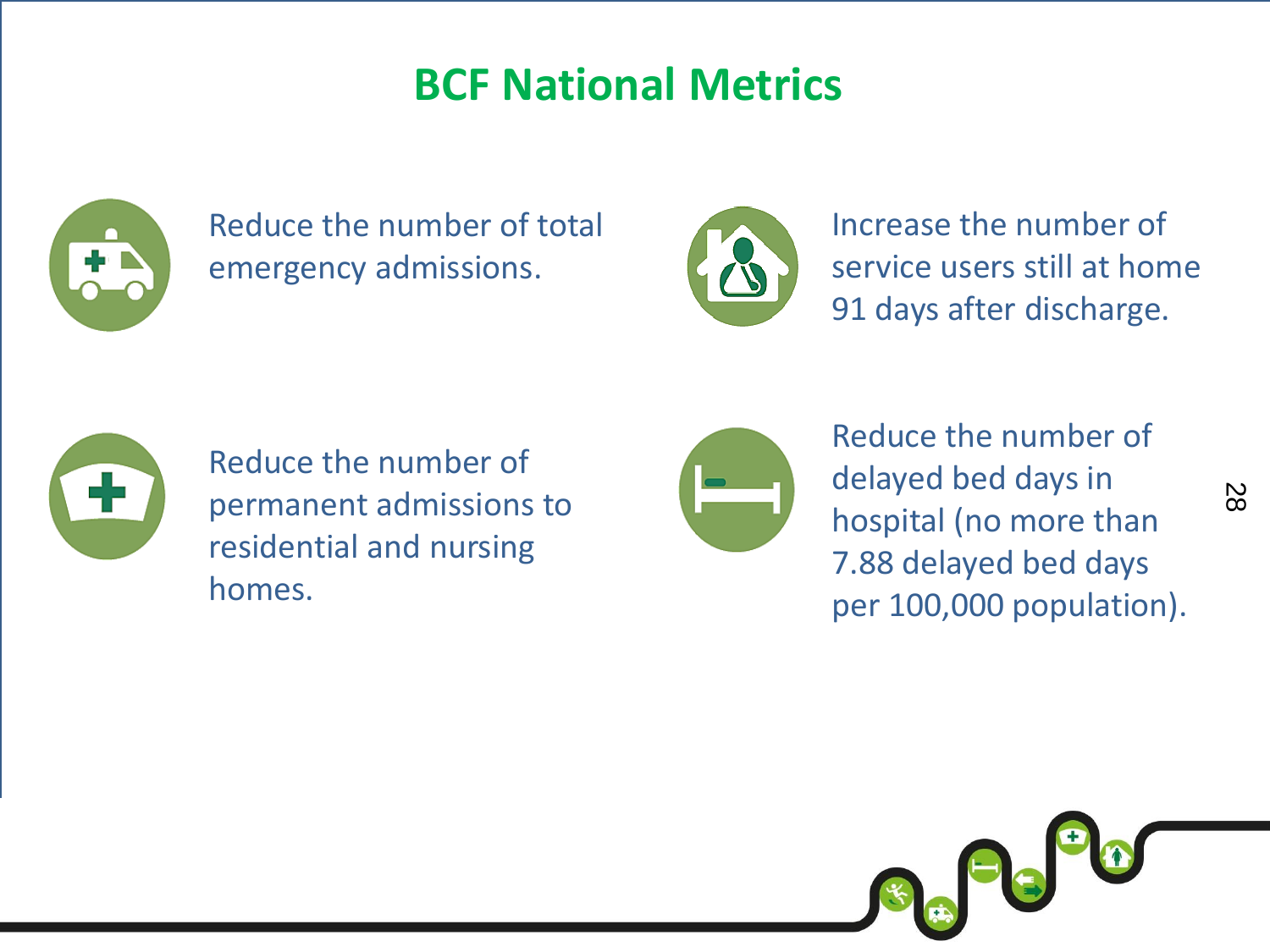### **Metric 1 – Admissions to residential/nursing homes**

29

 $\begin{picture}(180,10) \put(0,0){\line(1,0){15}} \put(10,0){\line(1,0){15}} \put(10,0){\line(1,0){15}} \put(10,0){\line(1,0){15}} \put(10,0){\line(1,0){15}} \put(10,0){\line(1,0){15}} \put(10,0){\line(1,0){15}} \put(10,0){\line(1,0){15}} \put(10,0){\line(1,0){15}} \put(10,0){\line(1,0){15}} \put(10,0){\line(1,0){15}} \put(10,0){\line($ 

#### • **Progress/Update**



Apr – Sep: 456 (actuals) vs. 446 (target)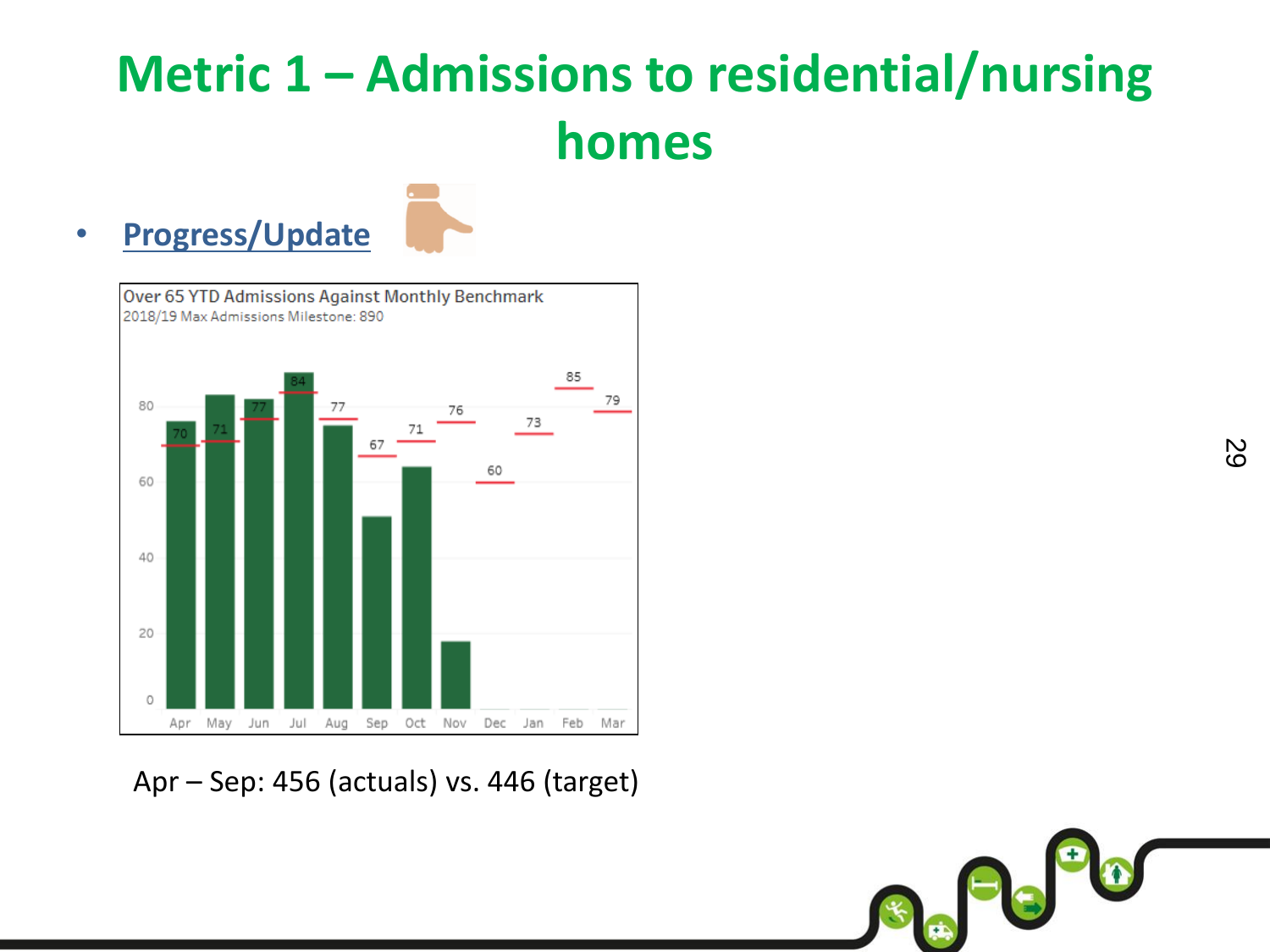### **Metric 2 – Reablement**





Apr – Sep: 90% (actuals) vs. 87% (target)

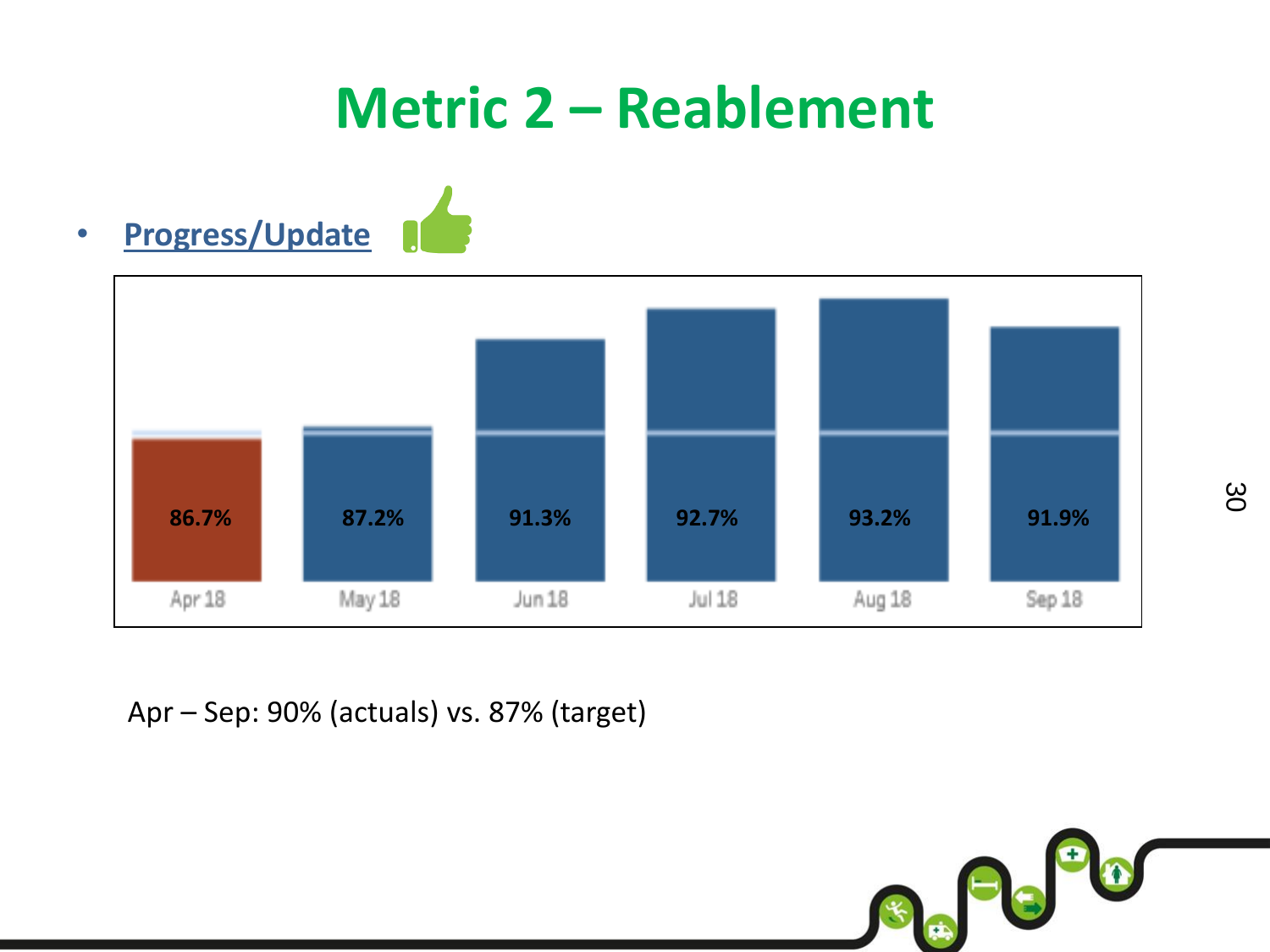### **Metric 3 – Delayed Transfers of Care**





\* Estimated values based on early submissions

Apr – Sep: 5.91 (average actuals) vs. 7.88 (target)

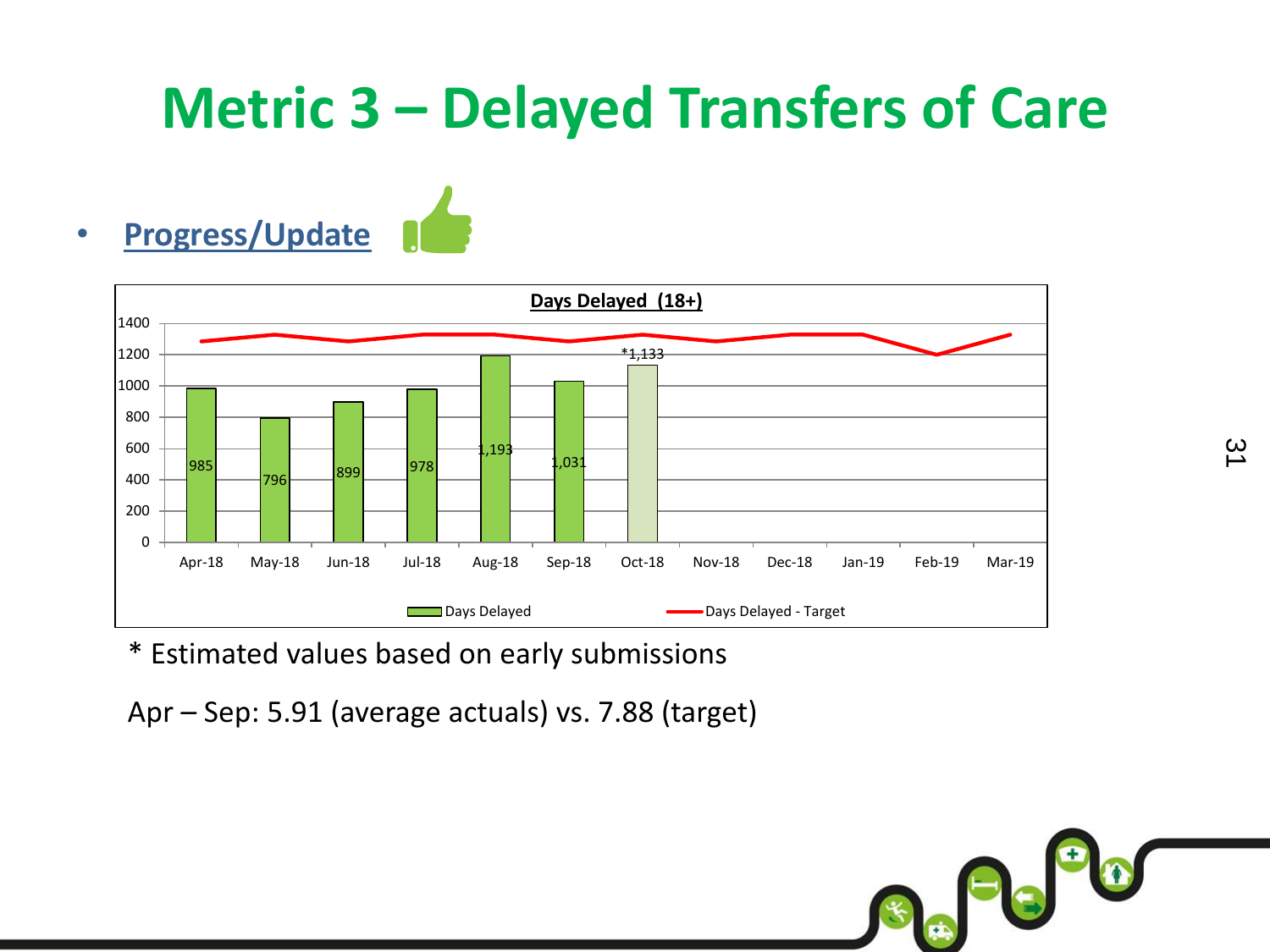### **Metric 4 – Non-Elective Admissions**

#### • **Progress/Update**



Apr – Sep: 33,471 (actuals) vs. 34,821 (target)

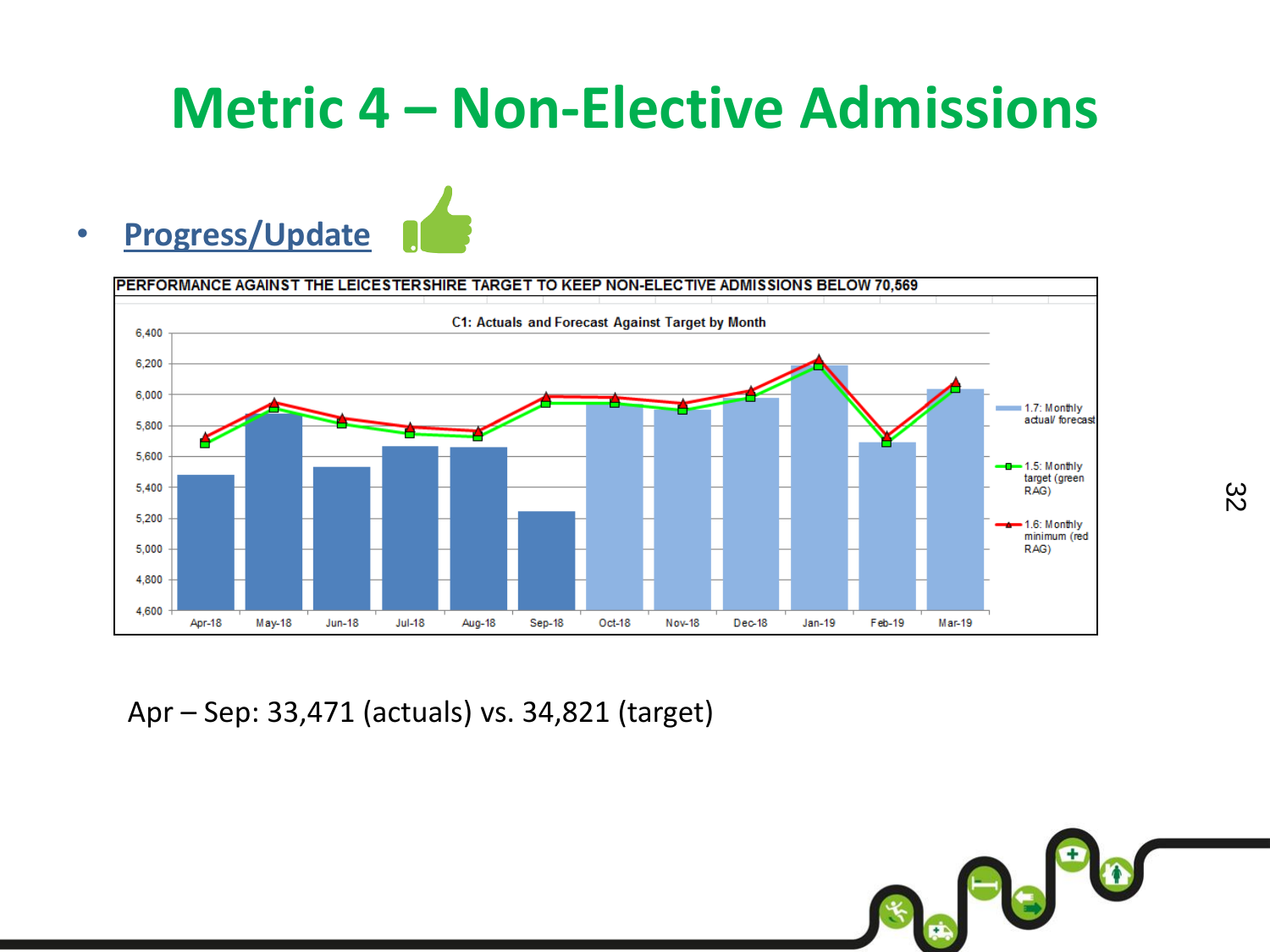# **Planning Process for 2019/20**

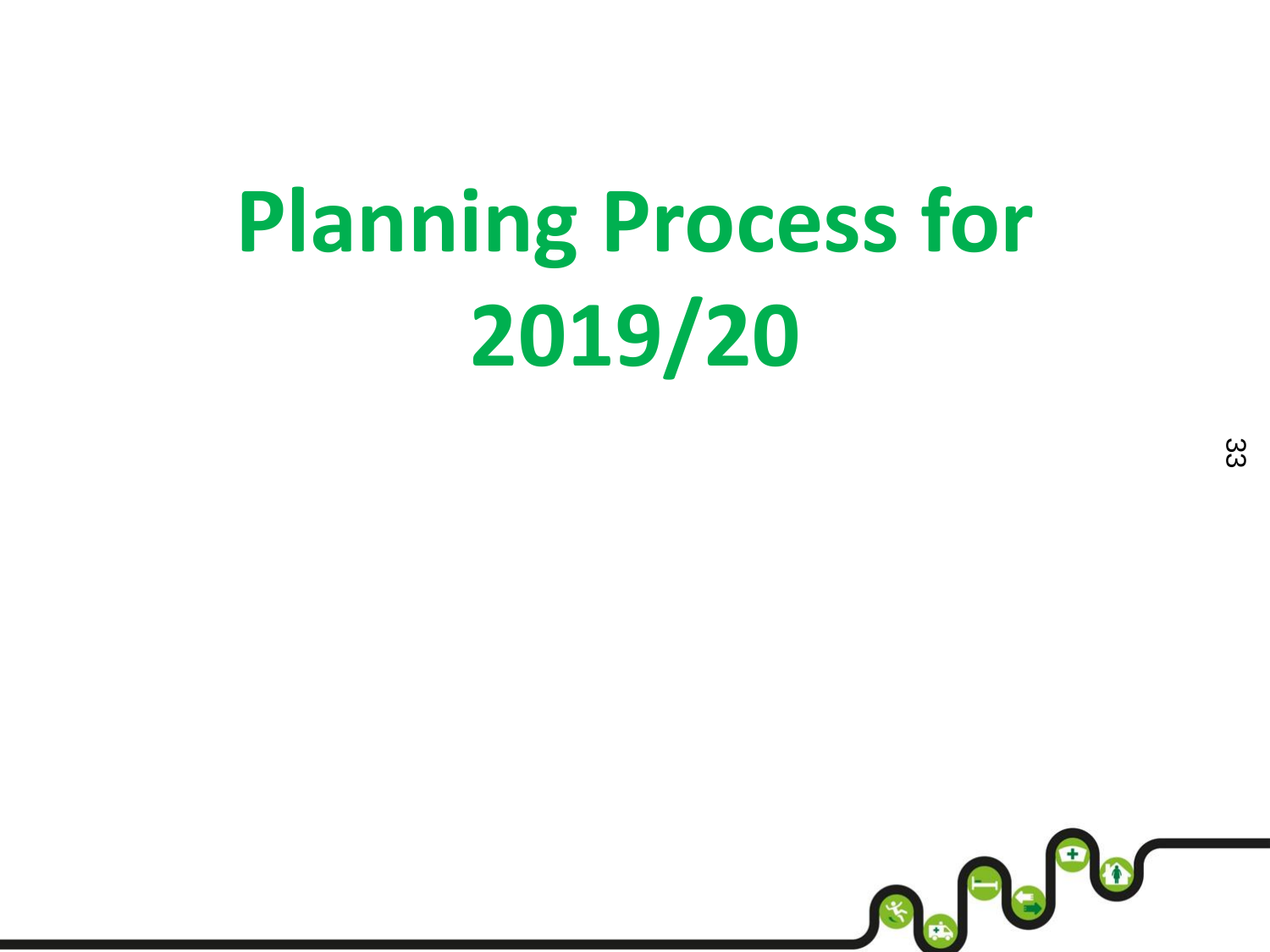### **BCF Plan 2019/20 - Current Position**

- Work commenced in Sept to refresh the BCF Plan, in line with annual financial planning arrangements for CCGs and LCC.
- An initial BCF Plan Refresh (multiagency) workshop took place on 20<sup>th</sup> Sept to:
	- $\triangleright$  Set the strategic context of the refresh
	- $\triangleright$  Broadly review the expenditure plan and services with the existing plan, understanding emerging commissioning intentions, and the likely impact of changes to models of care in the next 6-12 months

34

Se Pe

- $\triangleright$  Set out a number of actions to be addressed ahead of second workshop (22<sup>nd</sup> Nov).
- The CCG minimum contribution to the BCF Plan for 2019/20 has not been confirmed expected mid-Dec.
- To build the BCF plan into the commissioning intentions for LCC and CCGs, the work is being undertaken in advance of the BCF Policy Framework and Operational Guidance for 2019/20 being published. Expected during Q3/Q4 2018/19.
- NHS 10 Year Plan due to be published in Q3 2018/19.
- Social Care Green paper to be published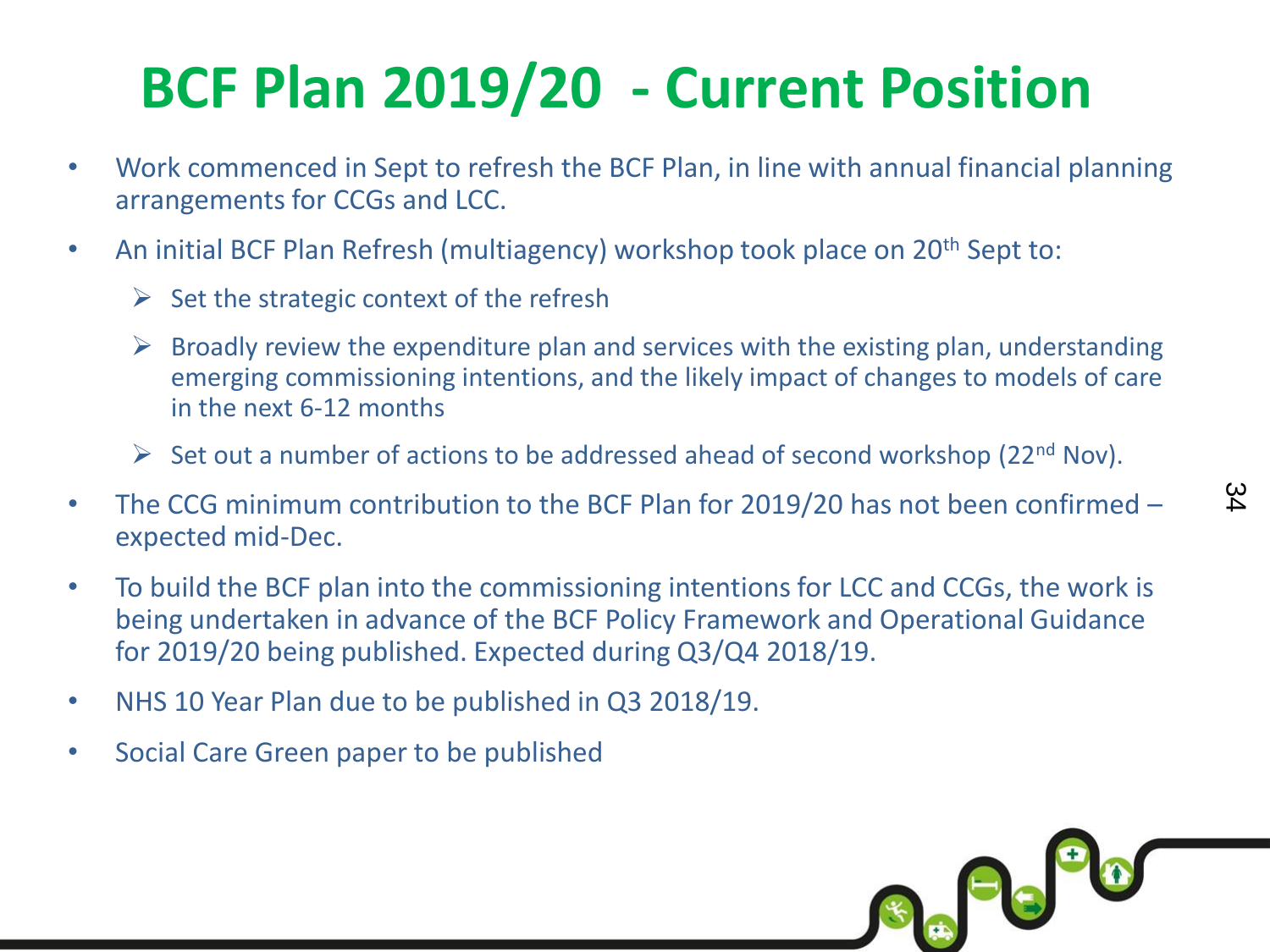## **BCF Plan 2019/20 – Key Risks & Issues**

- The following is an initial view of key risks and issues in preparing the plan for 2019/20:
	- National (BCF) timescales unknown building in full policy requirements into the plan for 2019/20 in timely manner and planning for the transitional plans.
	- Funding position and commissioning intentions within partner organisations which will impact the plan over the next 12-24 months
	- Longer term funding plans/sustainability for some services (in particular those funded non-recurrent from IBCF).
	- Ensuring BCF plan aligns with/supports BCT/STP developments
	- Maintaining the BCF national conditions and performance metrics if major changes proposed to the BCF plan.
- Risks will be reviewed/updated when national position on financial allocations and policy requirements become clearer.